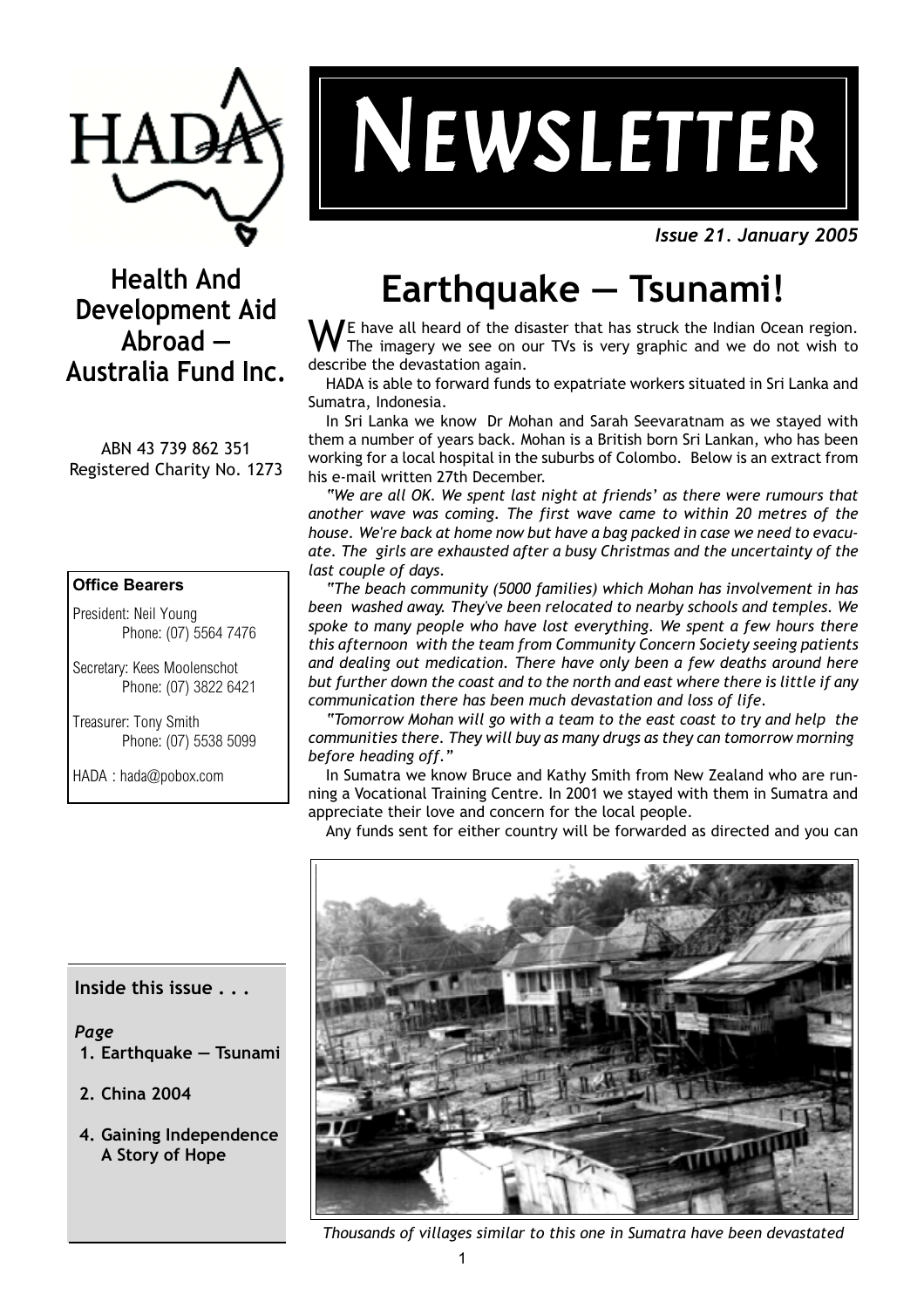be assured that the expatriate workers will personally distribute to those who are most needy. This is a most efficient way of sending funds and knowing that all the money will reach the people in need. All the funds raised are sent out in their entirety, less the bank charges.

Tax deductible receipts are available for taxpayers.

Please make cheques payable to HADA Relief Fund and indicate the region to which you want them directed. *The Treasurer*

*HADA PO Box 54 Clayfield QldÊ 4011*

Please advise where you prefer your gift to be sent:

- 1. HADA general fund and not tax deductible
- 2. Tax Deductible for the following:
	- distribution where it is most needed
	- a particular project
	- a particular person working in the project.

# **China 2004**

OR the whole month of September we traveled China offering support to workers in three areas.

The first week was spent in Inner Mongolia where our part of the team spent time assisting students at Universities with their English. In some situations we worked from their text books at the request of their English teacher, and on other occasions we did a cultural exchange answering questions about Australia. This activity led to an invitation for our workers to establish an English Corner at a newly opened Information Technology University. During our visit we conducted two craft morning teas which were very well attended by predominately ladies with a few men. The activity and fellowship was truly enjoyed by all.



*Teaching english in the classroom*

We managed to fit in some tourist activities, a visit to the grasslands, the cultural museum and an evening to see a performance of Korean National Dance.

The second week was a little different. After some R & R in Xian we headed for Quinghai Province where we spent our time assisting workers with their Interactive Learning Centre.First off we did an Australian information night which was very well attended, and other activities included English Corner and a craft evening. At other times we assisted at the Nursing School with English conversation and cultural exchange.

Again we had some time for tourist activities like a visit to the Quinghai Lake and surrounding area. Much time was spent with the workers discussing their needs which were simply more resources and more people.

Our last stop was in Yunnan Province where we assisted our worker by getting involved in the work. We took classes in primary and middle schools mostly talking about Australia and doing some simple craft activities with the children. They loved learning in this way. There was a great need for clothing with the approaching winter, so children were measured for this purpose. At each school, meetings with the principal and staff were held to discuss their many needs. These ranged from desks to running water to concreted common area.

During our visit we spent time with recipients of micro loans to discuss the results of the micro loan system and the needs going forward.

From the point of view of an insurance consultant and financial adviser, the visit to China was a great awakening to the many needs of the Chinese people, in particular the minority groups, who seem to have been forgotten by many. Just being there with love and compassion was a great encouragement to them.

*Margaret Lovitt*



*Need for piped water supply*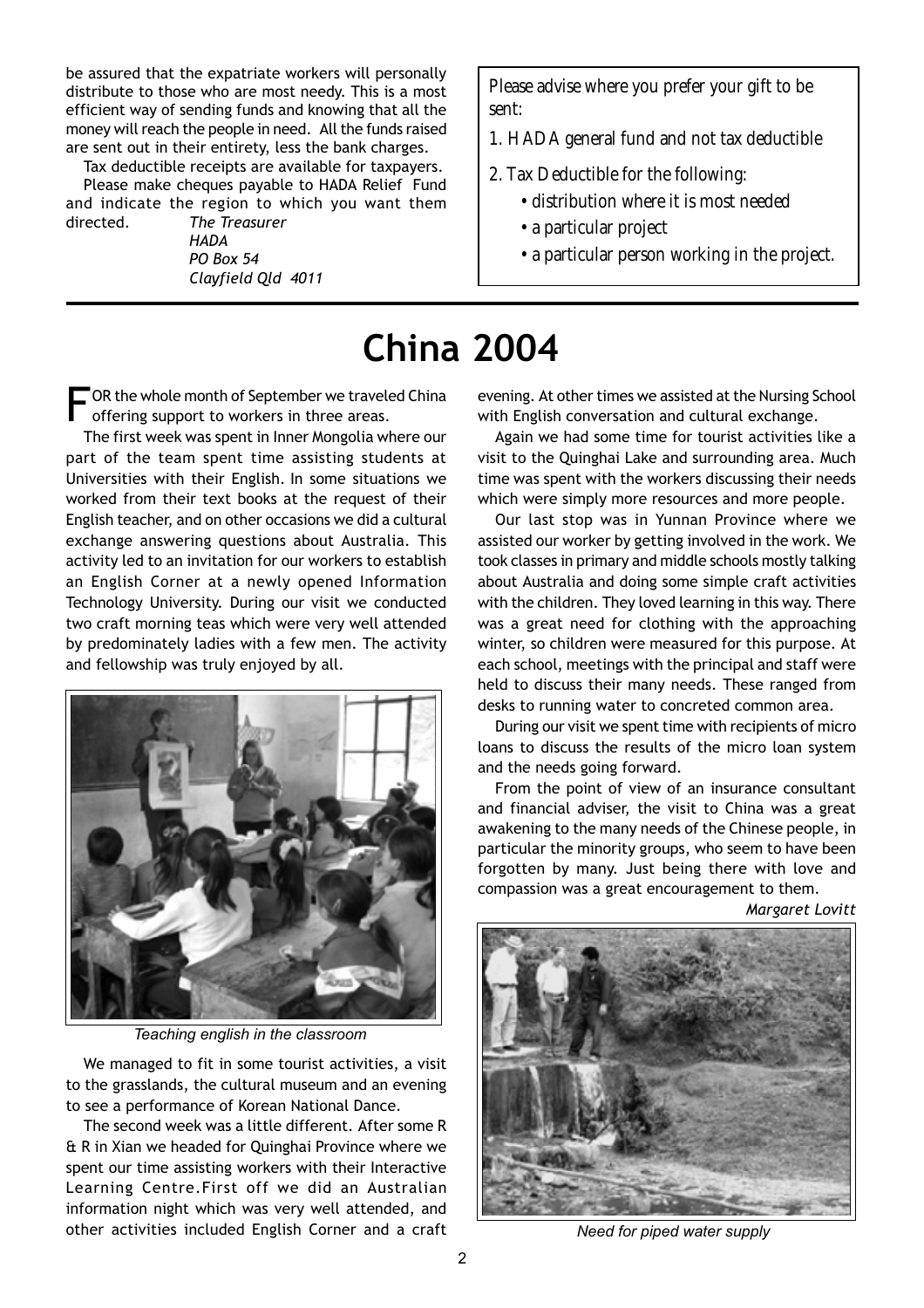# **Life in Astana, Kazakstan**

 $\blacksquare$  HAT does it mean to live in a city where the cost of renting a one room flat is more than four times what you can earn in a month?

You have moved from the village where there are

no jobs, to the city in the hope of getting work and supporting your family. Here you have no skill and so you cannot get a job with a wage adequate enough to cover even your basic rent.

That is the choice: return to the village and live in poverty, or remain in the city and also live in poverty. In the city you may find a couple of jobs and be



able to make ends meet by working seven days a week from early morning to late into the night. It's fortunate if you have extended family and can move in with them and share costs, but this is not always an option.

Your best hope is to gain some new skills that will give you access to better paid employment.

> HADA Astana's skills training workshop allows men to do just that. Four men have received training in basic building and renovation skills. They have gained experience in tiling, plastering and painting, concreting, carpentry and furniture making.

> For some, their training continues in the hope that they will remain with the

project and gain enough skills to be able to train others.

# **Training in Cambodia**

 $\blacktriangle$  Y name is Ngam Vathana. I'm 19 this vear. My father **l** is a teacher and my mother sells noodles in the market. I grew up with five brothers and sisters. My father receives a small salary from his teaching which

is not enough for the family. He planted rice in an empty plot of land nearby but when the government used it for development our family lost our extra income.

I'm the third child of the 6 children. I stopped school and worked as a labourer for US\$1 per day. My first visit to Phnom Penh was when I was 17. I looked for my brother but the organization that took



him in could not take me in. Regretfully, I returned home even more uncertain about my future. When my brother finished his one-year Metal Trade course in Harvest International Services Vocational Training Centre, he convinced me to follow his footsteps. I was not interested but eventually I listened to his advice. After

being accepted my first and second terms were a blank because I was not interested at all. But things started to change in my third term through the teacher's encouragement.

 During my last term my brother told me that he could no longer sponsor my \$10 monthly fee due to unexpected circumstances. It was a test for me to see how I would be able to provide for my future. I was homeless and penniless for a while. When my principal got to know about this he made the necessary arrangements for me to finish my studies, and

after my graduation I was offered a job at the VTC workshop which enables me to pay for my debt.

Before I came to VTC, I had no future to look forward to. I did not accept nor understand either my parents' counsel nor people's advice, but now I do and I also see their wisdom.